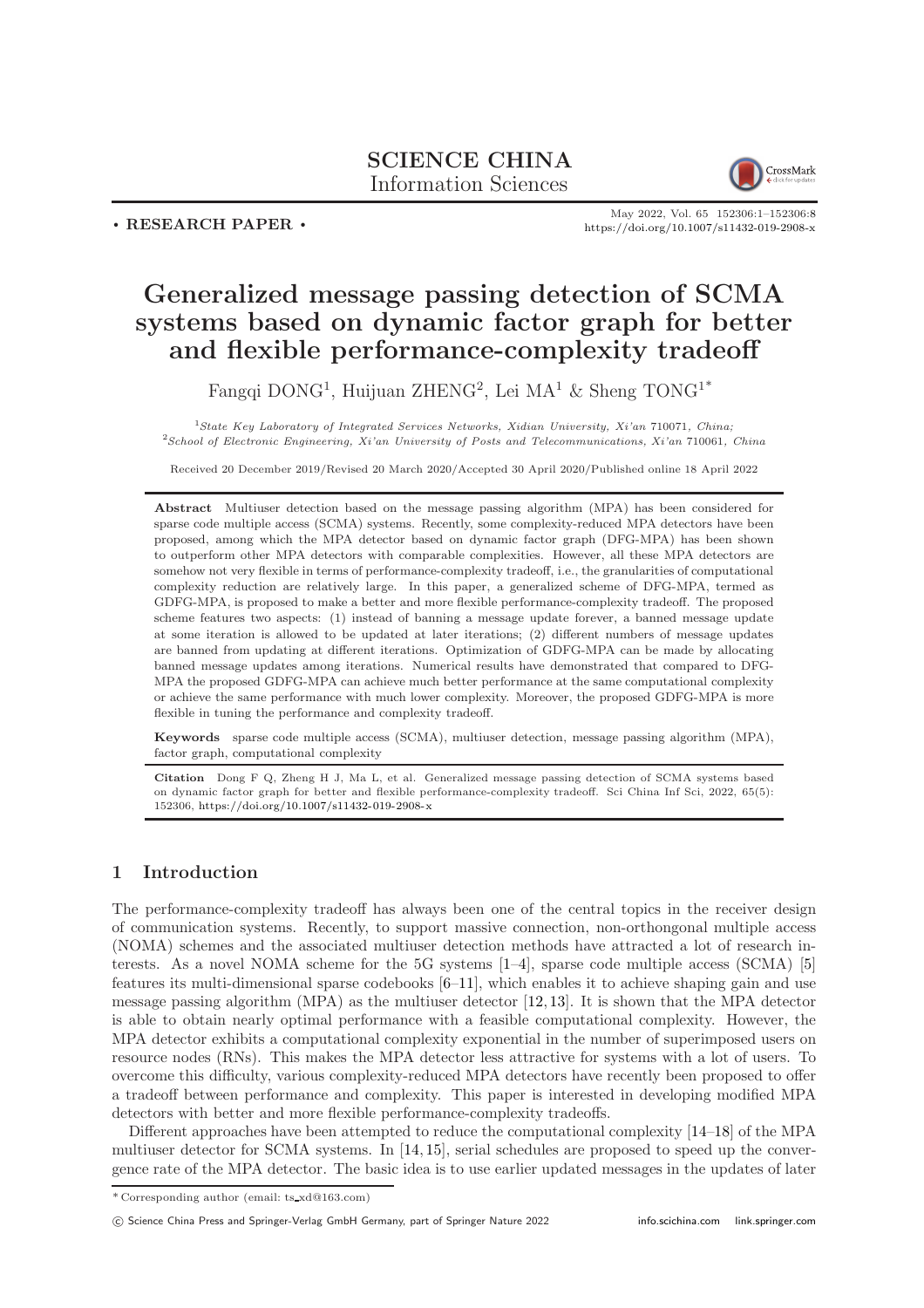<span id="page-1-0"></span>Dong F Q, et al, et al. Sci China Inf Sci May 2022 Vol. 65 152306:2



**Figure 1** (a) An uplink SCMA system; (b) the factor graph of an uplink SCMA system with  $K = 4$  and  $J = 6$ .

messages at the same iteration, thus accelerating the convergence speed. Simulation results have shown that optimized serial schedules can halve the number of iterations or even more. However, due to the serial nature, such serial schemes may not meet the low latency requirements in delay sensitive applications. Hence, it is necessary to design low complexity parallel MPA multiuser detection schemes. In [\[16\]](#page-7-6), an MPA detector based on partial marginalization was proposed. In this scheme, after a few iterations, t symbols are selected and determined in advance. Then in the rest of the iterations, computations are not required for these t symbols in order to reduce the computational complexity. Motivated by the idea of sphere decoding (SD), a complexity-reduced MPA, called SD-MPA, is proposed in [\[17\]](#page-7-7), which works by only considering superposed constellation points within a sphere centered at the received signal. In [\[18\]](#page-7-4), a low complexity MPA detector based on dynamic factor graph (DFG) is proposed, which reduces the complexity by progressively prohibiting the updates of a fixed number of reliable messages from some iteration onwards. This procedure can be equivalently viewed as dynamically modifying the underlying SCMA factor graph, thus termed as dynamic factor graph based message passing (MP) detection. It is shown in [\[18\]](#page-7-4) that DFG-MPA provides a much better tradeoff between performance and complexity than both PM-MPA and SD-MPA.

Although DFG-MPA outperforms the other complexity-reduced MPA detection schemes in terms of performance and complexity tradeoff, it suffers from a non-negligible bit error rate (BER) performance loss compared to the original MPA. To mitigate the performance loss while maintaining its low complexity, a generalized scheme of DFG-MPA (GDFG-MPA) is proposed in this paper. Two modifications are made to narrow the performance gap: firstly, instead of banning the message update of a directional edge from some iteration onwards, a message without updating at some iteration is allowed to be updated at later iterations in the proposed scheme. Moreover, different numbers, rather than a fixed number, of messages are allowed to be banned from updating at different iterations. Under this scheme, optimization of DFG-MPA is possible and can be carried out by allocating different numbers of banned messages at different iterations. Simulation results show that compared with the original DFG-MPA, the generalized DFG-MPA can achieve a better tradeoff between BER performance and computational complexity.

## 2 Background

#### 2.1 System model

Consider an uplink SCMA system with one base station and J users, whose codewords are multiplexed over K shared orthogonal resources as shown in Figure [1\(](#page-1-0)a). The system overloading factor is given by  $\lambda = J/K$  ( $J > K$ ). An SCMA encoder is defined as a mapping from input bits to a multi-dimensional codeword. The codewords of different users are non-orthogonally superimposed on the same set of orthogonal resources in a sparse spread spectrum manner. More specifically, a predefined user codebook with size M features a sparse pattern with only  $N$  ( $N < K$ ) non-zero elements, which maps each  $\log_2(M)$ -bit data block to a K-dimensional codeword. To ease the description of MP detection, a factor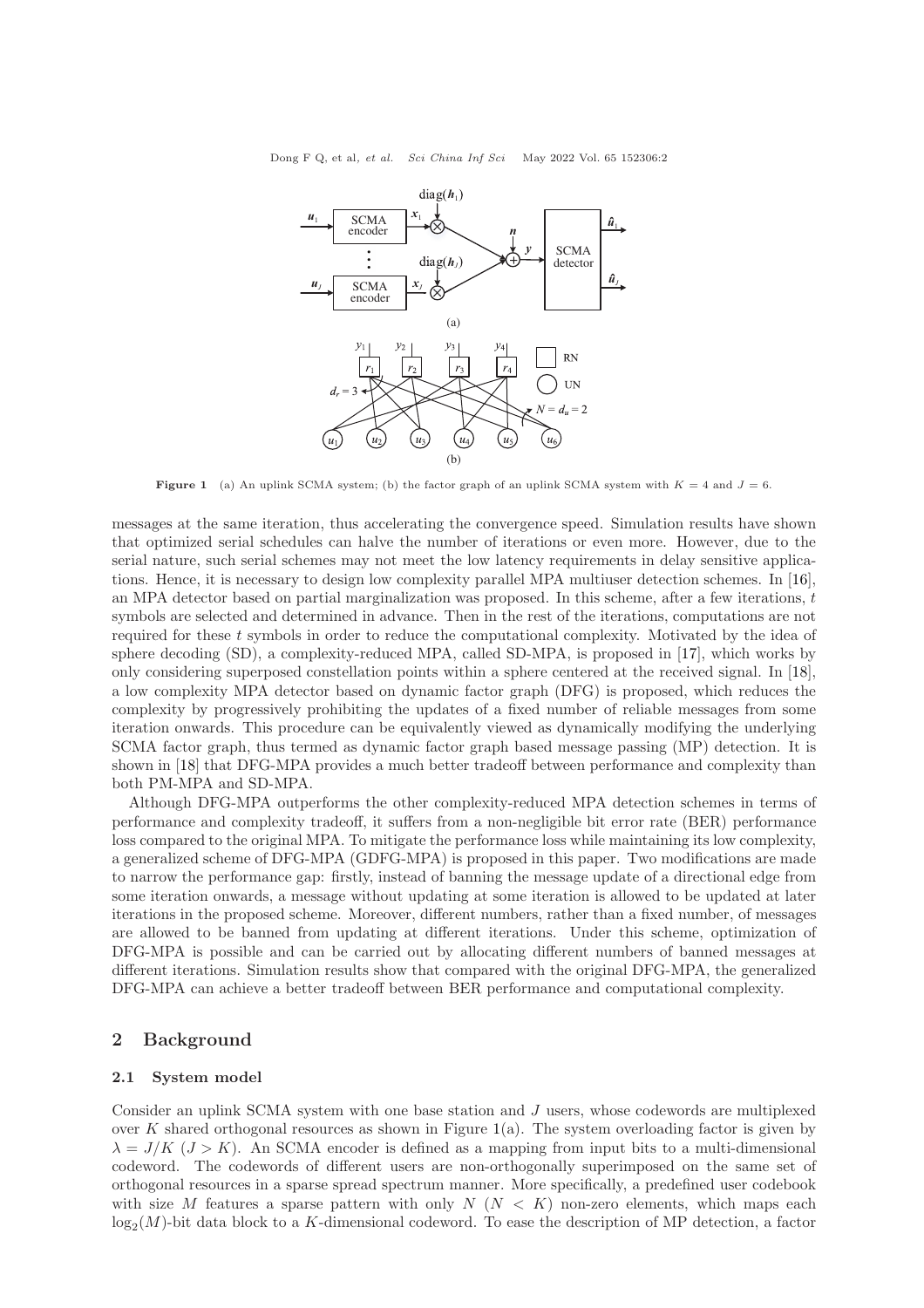graph is used to describe the occupation relationship between users and resources in an SCMA system. For example, Figure [1\(](#page-1-0)b) shows an SCMA system with  $K = 4$  resources,  $J = 6$  users and  $N = 2$ , where squares and circles represent RNs and user nodes (UNs), respectively. In the SCMA factor graph representation, user  $u_i$  is connected to resource  $r_k$  if and only if  $r_k$  is used as one of the N non-zero elements in the codewords of  $u_i$ . Usually, we assume a regular factor graph with constant RN degree,  $d_r$ , and UN degrees,  $d_u$ . In Figure [1\(](#page-1-0)b), we have  $d_r = 3$  and  $d_u = N = 2$ .

According to Figure  $1(a)$  $1(a)$ , the received signal for the SCMA system is given by

$$
\boldsymbol{y} = \sum_{j=1}^{J} \text{diag}(\boldsymbol{h}_j) \, \boldsymbol{x}_j + \boldsymbol{n}, \tag{1}
$$

where the  $x_j = (x_{1,j}, \ldots, x_{K,j})^T$  is a K-dimension complex codeword from user j's codebook,  $h_j =$  $(h_{1,j},\ldots,h_{K,j})^{\mathrm{T}}$  is the channel coefficient vector of user j,  $\text{diag}(\boldsymbol{h}_j)$  is a diagonal matrix with its diagonal being  $h_i$ , and  $n \sim \mathcal{CN}(0, N_0 I)$  is the complex additive white Gaussian noise (AWGN).

#### 2.2 MPA-based multiuser detection

In consideration of the sparse property of the users' codebooks, MPA can be applied to the factor graph representation of an SCMA system to approximate the calculation of a posteriori probabilities of codewords given the received signal y. An MPA-based multiuser detector works by iteratively updating the extrinsic messages delivered along the edges in the SCMA factor graph. In the SCMA factor graph, there are two types of messages: message from RN  $r_k$  to UN  $u_j$ ,  $M_{r_k\to u_j}(\mathbf{x}_j)$ , and message from UN  $u_j$  to RN  $r_k$ ,  $M_{u_j \to r_k}(\mathbf{x}_j)$ . Denote as  $\xi_k$  and  $\zeta_j$  the sets of neighbors of  $r_k$  and  $u_j$ , respectively. The expressions for updating these two types of messages are given by

$$
M_{r_k \to u_j}^t(\boldsymbol{x}_j) = \sum_{\sim \boldsymbol{x}_j} \left\{ \frac{1}{\pi N_0} \exp\left(-\frac{1}{N_0} \left\| y_k - \sum_{l \in \xi_k} h_{k,l} x_{k,l} \right\|^2 \right) \times \prod_{m \in \xi_k \setminus \{j\}} M_{u_m \to r_k}^{t-1}(\boldsymbol{x}_m) \right\},\tag{2}
$$

and

$$
M_{u_j \to r_k}^t(\boldsymbol{x}_j) = \prod_{n \in \zeta_j \setminus \{k\}} M_{r_n \to u_j}^t(\boldsymbol{x}_j),\tag{3}
$$

where the superscipt t denotes the iteration number, and  $\sum_{\alpha} \infty_i$  is the summary notation, representing a sum over all codeword combinations with user-j's codeword being  $x_j$ . At the maximum iteration  $t_{\text{max}}$ , the soft decision output can be calculated as

$$
Q(\boldsymbol{x}_j) = \prod_{k \in \zeta_j} M_{r_k \to u_j}^{t_{\text{max}}}(\boldsymbol{x}_j). \tag{4}
$$

Then, hard decision can be made according to the values of  $Q(\mathbf{x}_i)$ . The codeword with the maximum soft decision value is chosen as the hard decision output.

## 3 Dynamic factor graph based MP detection and its generalization

#### 3.1 DFG-MPA detection

From (2) and (3), it is easily seen that the message updates from RNs to UNs dominate the computational complexity. To effectively reduce the complexity while maintaining acceptable performance, only partial message updates from RNs to UNs are prohibited during the iterative detection process, leading to the DFG-MPA scheme. In DFG-MPA, the edges in the factor graph are divided into two types: bidirectional edges, which require message updates in both directions, and unidirectional edges<sup>1)</sup>, which are only allowed to do UN-to-RN message updates. Following the notations in [\[18\]](#page-7-4), let  $B_s(t)$  and  $B_d(t)$  denote the set of bidirectional edges and the set of unidirectional edges, respectively, at the t-th iteration. Then, the relationship between  $B_s(t)$  and  $B_d(t)$  can be written as

$$
|\boldsymbol{B}_s(t)| + |\boldsymbol{B}_d(t)| = K d_r. \tag{5}
$$

<sup>1)</sup> In [\[18\]](#page-7-4), bidirectional and unidirectional edges are referred to as solid and dashed branches, respectively.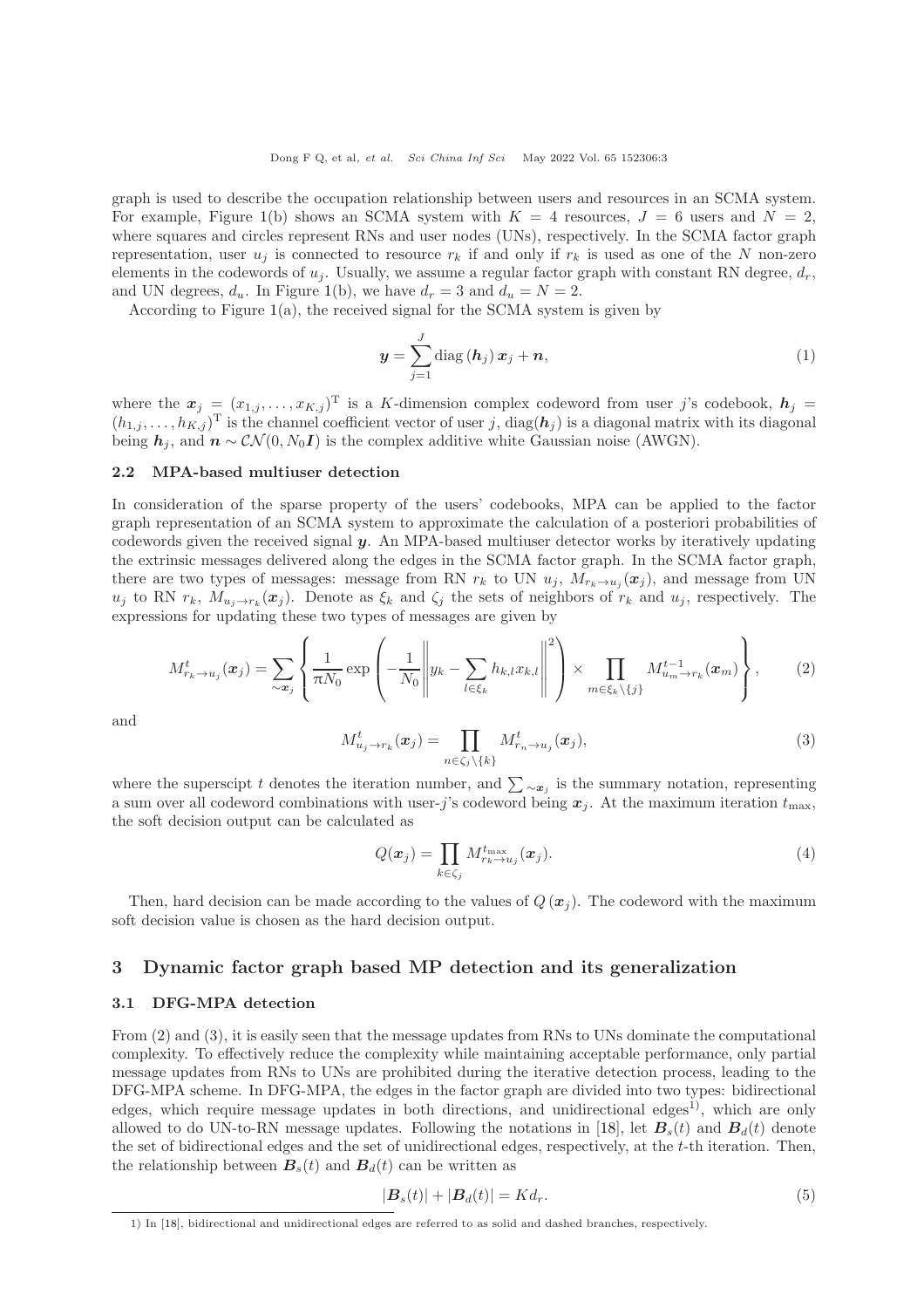<span id="page-3-0"></span>

Figure 2 (Color online) Ratio of unreliable banned RN-to-UN messages at iteration 2 with DFG-MPA.

In the DFG-MPA scheme, some bidirectional edges are turned into unidirectional ones according to their belief values, which are defined as

$$
\varphi_{k,j}(t) = \frac{\max_{c \in \{1, ..., M\}} M_{r_k \to u_j}^{(t-1)}(\boldsymbol{x}_j^{(c)})}{\max_{n \in \{1, ..., M\} \backslash c} M_{r_k \to u_j}^{(t-1)}(\boldsymbol{x}_j^{(n)})},\tag{6}
$$

where  $\boldsymbol{x}_j^{(c)}$  and  $\boldsymbol{x}_j^{(n)}$  are c-th codeword and n-th codeword of codebook  $\mathcal{X}_j = \{\boldsymbol{x}^1,\ldots,\boldsymbol{x}^M\}$ .

At the start of iteration  $t$   $(t \geq 2)$ , the belief values of all bidirectional edges are calculated by  $(6)$ , and the G bidirectional edges with the highest belief values are turned into unidirectional edges, whose RN-to-UN messages are banned from updating in the current and all later iterations.

#### 3.2 Weaknesses of DFG-MPA and generalized DFG-MPA

Compared with the original MPA, DFG-MPA can effectively reduce the computational complexity at the cost of noticeable BER performance degradation. One possible reason for performance degradation is that RN-to-UN messages along unidirectional edges may be unreliable, i.e., their hard decisions do not agree with the true values. Figure [2](#page-3-0) illustrates the ratio of unreliable banned RN-to-UN messages against  $E_b/N_0$  at iteration 2 with DFG-MPA. It is seen that at the same  $E_b/N_0$  the larger G is the larger the ratio of unreliable messages. Moreover, with the increase of  $E_b/N_0$  the ratio of unreliable messages decreases. However, even with a small value of  $G = 1$  and a large  $E_b/N_0 = 10$  dB, there are still about 5% unreliable banned messages. These unreliable messages will not be updated any more and there is no chance of correcting them. These unreliable messages will deteriorate the performance of the SCMA system. Another weakness of the original DFG-MPA is that its optimization space is limited: once G is fixed, the algorithm is determined.

To remedy the two weaknesses of the original DFG-MPA, two modifications are made, resulting in a generalized DFG-MPA (GDFG-MPA). Firstly, at the beginning of each iteration, all unidirectional edges are turned back to bidirectional edges and then the belief values of all the bidirectional edges are calculated, among which a new set of unidirectional edges will be selected. This modification gives a unidirectional edge a chance to become a bidirectional edge and thus allows an unreliable message to be updated at a later iteration. Notice that an RN-to-UN message banned from updating generally collects less extrinsic information and thus has a smaller belief value compared to update messages, which implies that banned messages will have a good chance to be updated at later iterations. A second modification is to allow to allocate different numbers of banned message updates at different iterations. The heuristic behind this modification is that the reliability levels of messages increase with iteration. Thus, allocating more banned message updates at later iterations rather than earlier iterations may reduce the chance of banning message updates for unreliable messages.  $E_d(t)$  denotes the number of banned message updates at iteration t. Then  $\mathbf{E}_d = [E_d(1), E_d(2), \ldots, E_d(t_{\text{max}})]$  lists the number of banned RN-to-UN message updates at each iteration. The total number of banned RN-to-UN message updates is denoted by  $|\mathbf{E}_d| = \sum_{t=1}^{t_{\text{max}}} E_d(t)$ .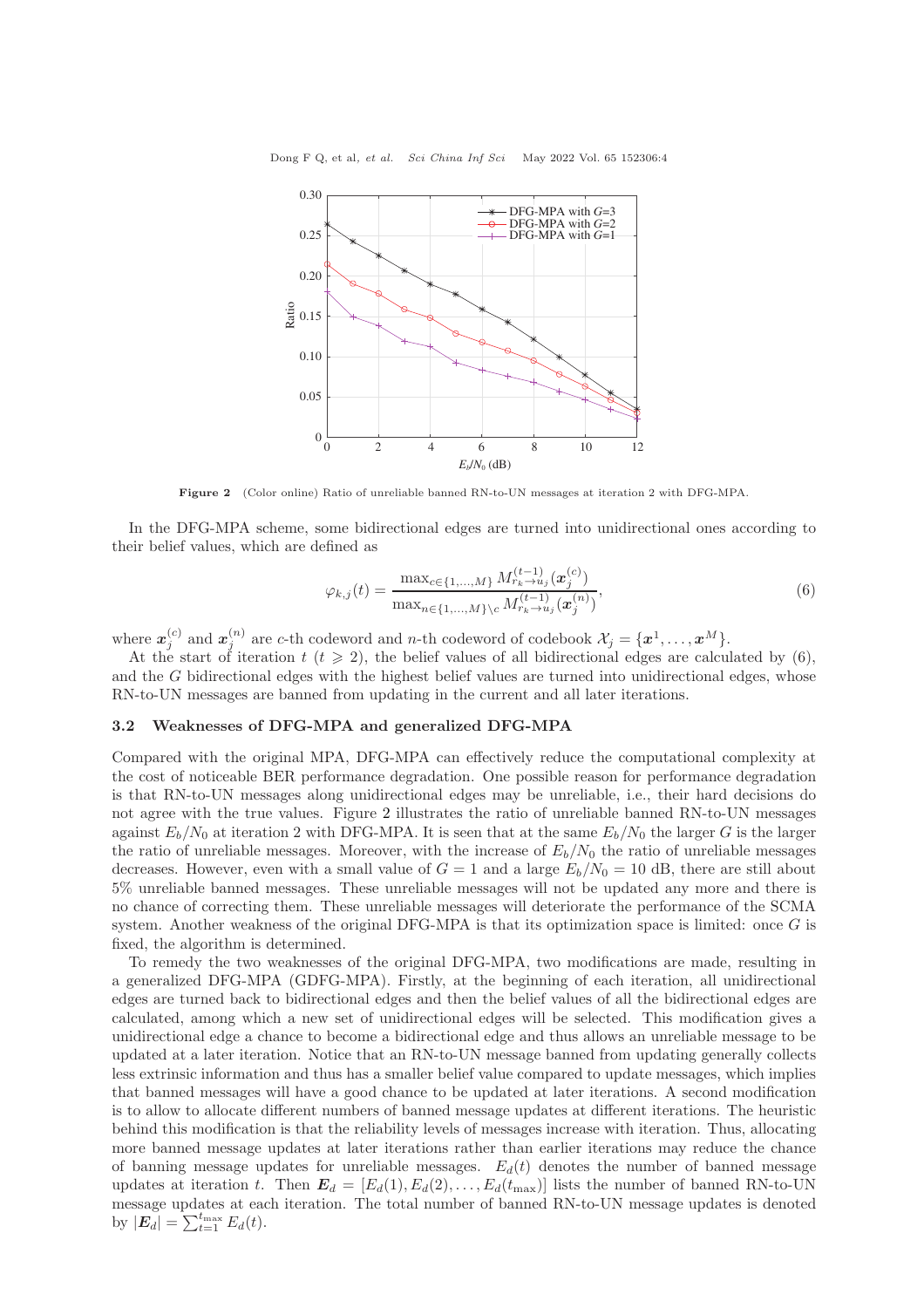An additional benefit brought along with the second modification is that GDFG-MPA provides a much finer granularity of complexity reduction than the original DFG-MPA. This can be explained as follows. Notice that starting from the second iteration DFG-MPA progressively bans additional G RN-to-UN message updates, or equivalently,  $(t-1)$ G RN-to-UN messages<sup>2)</sup> are banned from updating at iteration  $t (t = 2, 3, \ldots, t_{\text{max}})$ . Then, given  $t_{\text{max}}$ , the total number of banned message updates can only be of the form  $\frac{1}{2}(t_{\text{max}}-1)t_{\text{max}}G$ , which dominates the complexity reduction. For example, when  $t_{\text{max}}=6$ , the total number of banned message updates in DFG-MPA can only be multiples of 15. However, with GDFG-MPA the total number of banned message updates can be any positive integer. This implies that GDFG-MPA is more flexible in managing the complexity reduction than the original DFG-MPA.

#### 3.3 Optimization of GDFG-MPA

Now, we consider the optimization of  $E_d$ , i.e., the allocation of banned message updates at each iteration. As mentioned above, messages are getting more and more reliable with the increase of iteration number. This implies that banning a message update at a later iteration will generally impair the detection performance less than banning a message update at an earlier iteration. This intuition motivates us to allocate more banned message updates at later iterations in order to achieve a better tradeoff between complexity and performance. Following this understanding, we will progressively optimize the allocation of the numbers of banned message updates from  $E_d(t_{\text{max}})$  to  $E_d(1)$  using a greedy strategy. More specifically, the value  $E_d(t)$  is determined to be the maximum number of banned message updates such that the resulting performance is better than a target performance, i.e.,  $\gamma < T \times \gamma^*$ , where  $\gamma$  and  $\gamma^*$  are BERs after and before banning  $E_d(t)$  message updates, respectively, and T is the threshold and takes value from  $(1, +\infty)$ . The smaller T is, the less the performance degradation will be. Extensive simulations show that  $T$  can be chosen in the range of  $[1.1, 1.3]$  to achieve good BER performances. In the following simulations, we set  $T = 1.25$ .

The algorithm for the optimization of  $E_d$  is summarized in Algorithm [1.](#page-4-0) Notice that the optimization of  $E_d$  is carried out offline. Once an optimized  $E_d$  is obtained, it will be used for all transmissions and no extra computation is needed.

<span id="page-4-0"></span>Algorithm 1 Optimization of the allocation of banned message updates,  $E_d$ 

```
Inputs: The total number of edges in the factor graph, E; the total number of banned message updates, S; the maximum iteration,
     t_{\text{max}}; the threshold T.
Output: The allocation of banned message updates, E_d.
1: Initialization:
 2: E_d \Leftarrow [0, \ldots, 0]_{1 \times t_{\text{max}}}, t \Leftarrow t_{\text{max}};<br>3: while |E_d| < S do
 4: Simulate the SCMA performance using GDFG-MPA with E_d and get BER \gamma^*;
 5: e \Leftarrow \min(E, S - |E_d|);<br>6: E_d(t) \Leftarrow e:
        E_d(t) \Leftarrow e;7: Simulate the SCMA performance using GDFG-MPA with E_d and get BER \gamma:
 8: if \gamma > T \times \gamma^* then
9: E_d(t) \Leftarrow E_d(t) - 1 and go to step 8;<br>10: end if
        end if
11: t \Leftarrow t - 1;12: end while
```
#### 3.4 Computational complexity analysis

The original MPA requires the computations of RN-to-UN and UN-to-RN message updates using (2) and (3) respectively. Compared to the original MPA, both DFG-MPA and GDFG-MPA need an extra computation of belief values and their ordering. However, this extra computation is marginal compared to that of RN-to-UN messages and thus is not counted here for simplicity. Notice that the computational savings of DFG-MPA and GDFG-MPA come from the banned RN-to-UN message updates. As all 3 MPA schemes employ (2) and (3) for message updates, their computational complexity analysis can be unified and tabulated in Table 1. Note that the exponents in (2) can be done once before iteration and stored in memory to save computational complexity.

<sup>2)</sup> Clearly,  $(t-1)G \leq K d_r$ . If  $(t_{\text{max}} - 1)G > K d_r$  the total number of banned message updates in the following should be changed accordingly.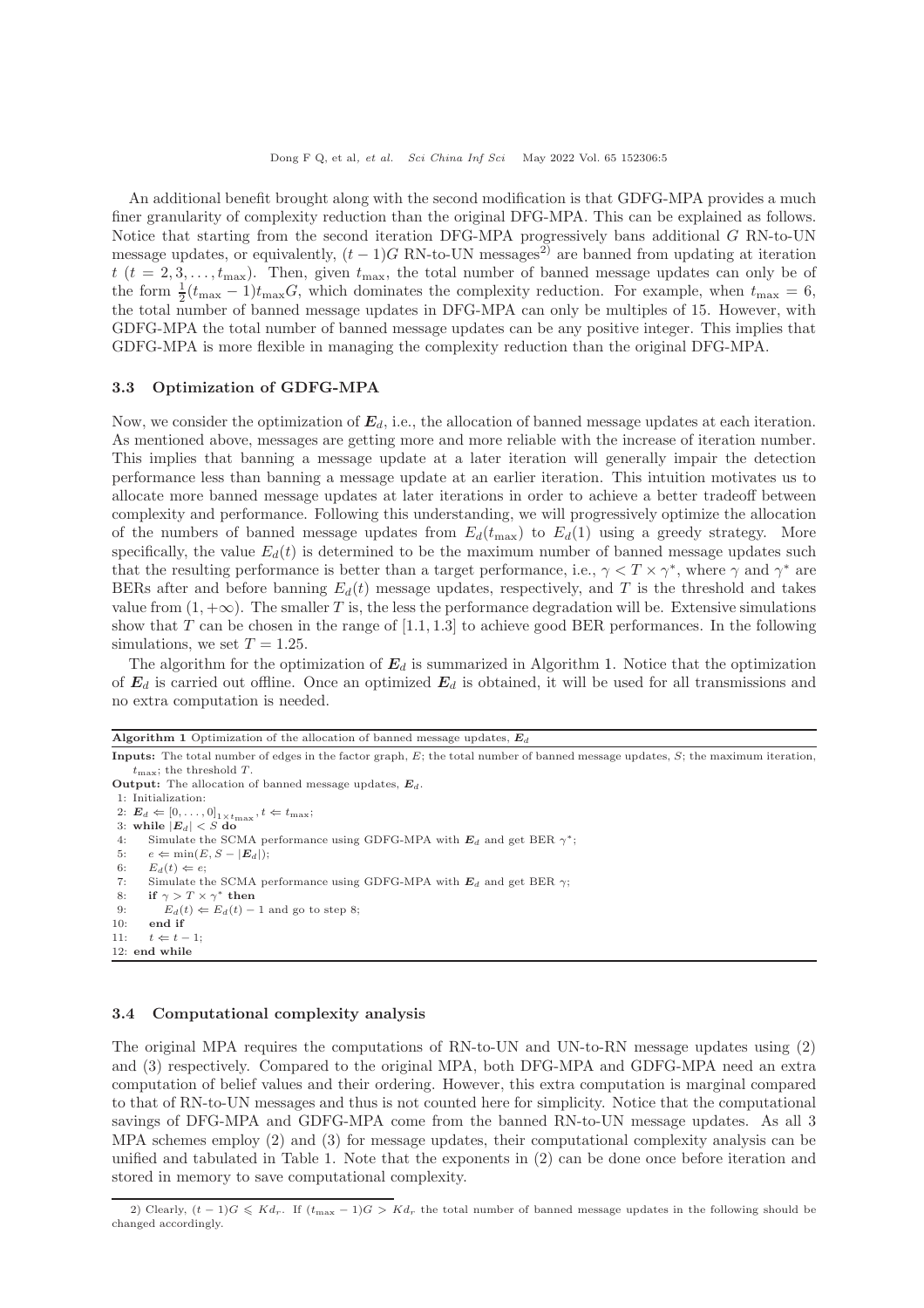| Schemes         | GDFG-MPA/DFG-MPA/original MPA                                          |
|-----------------|------------------------------------------------------------------------|
| Multiplications | $C^{a}M^{d_{r}}(d_{r}-1)+t_{\max}Jd_{u}M(d_{u}-2)+KM^{d_{r}}(d_{r}+2)$ |
| Additions       | $C(M^{d_r}-M)+KM^{d_r}d_r$                                             |
| Exponents       | $K d_r M^{d_r}$                                                        |

Table 1 Complexity analysis of different detectors<sup>a)</sup>

<span id="page-5-0"></span> $\sum_{t=1}^{t_{\text{max}}} |\boldsymbol{B}_{s}(t)|, (t_{\text{max}} K d_{r} - |\boldsymbol{E}_{d}|),$  respectively. a) C is the total number of RN-to-UN message updates; for the original MPA, DFG-MPA, and GDFG-MPA, C is equal to  $t_{\text{max}}Kd_r$ ,



Figure 3 (Color online) BER performance of different detection schemes.

As Algorithm 1 is only carried out once to generate optimized  $E_d$  and thus can be done off-line, its computational complexity is not a serious issue. In fact, a simple analysis shows that even in the worst case the complexity of Algorithm 1 involves at most  $(E+1)t_{\text{max}}$  simulations of the SCMA system. In practice, only a few simulations of the SCMA system are needed. For example, for  $S = 30$ ,  $T = 1.25$ , and  $t_{\text{max}} = 6$ , only 6 simulations of the SCMA system are carried out.

### 4 Numerical results

In this section, numerical results are provided to compare GDFG-MPA with MPA and DFG-MPA in terms of performance and computational complexity. Assume an uplink SCMA system used over an AWGN channel with  $K = 4$ ,  $J = 6$ ,  $M = 4$ ,  $d_r = 3$ ,  $d_u = 2$ ,  $N = 2$ , and  $t_{\text{max}} = 6$ .

Figure [3](#page-5-0) depicts the BER performance of MPA, DFG-MPA, and GDFG-MPA. From Figure [3,](#page-5-0) we observe that GDFG-MPA with  $E_d = [0, 0, 0, 0, 3, 12]$  performs closely to MPA with only about 0.1 dB loss at BER =  $10^{-3}$ , while it has a gain of 0.35 dB over DFG-MPA with  $G = 1$  or equivalently  $E_d =$ [0, 1, 2, 3, 4, 5]. Notice that GDFG-MPA with  $E_d = [0, 0, 0, 0, 3, 12]$  and DFG-MPA with  $G = 1$  have similar computational complexities, as both schemes have banned 15 RN-to-UN message updates totally. Similarly, GDFG-MPA with  $E_d = [0, 0, 0, 6, 12, 12]$  outperforms DFG-MPA with  $G = 2$  by about 0.55 dB, while both shemes banned totally 30 RN-to-UN message updates and thus have similar complexities. These results show that GDFG-MPA can outperform DFG-MPA at the same computational complexity. Interestingly, we can observe that the BER performance of GDFG-MPA with  $E_d = [0, 0, 0, 6, 12, 12]$  is very close to that of DFG-MPA with  $G = 1$ . However, GDFG-MPA with  $E_d = [0, 0, 0, 6, 12, 12]$  banned totally 30 RN-to-UN message updates, which is twice that of DFG-MPA with  $G = 1$ . This result means that GDFG-MPA can achieve the same performance as DFG-MPA with a much lower complexity.

Figure [4](#page-6-5) provides a detailed analysis of the performance-complexity tradeoff for DFG-MPA and GDFG-MPA. As explained in Subsection 3.4 and Table 1, the complexity reduction of both schemes depends on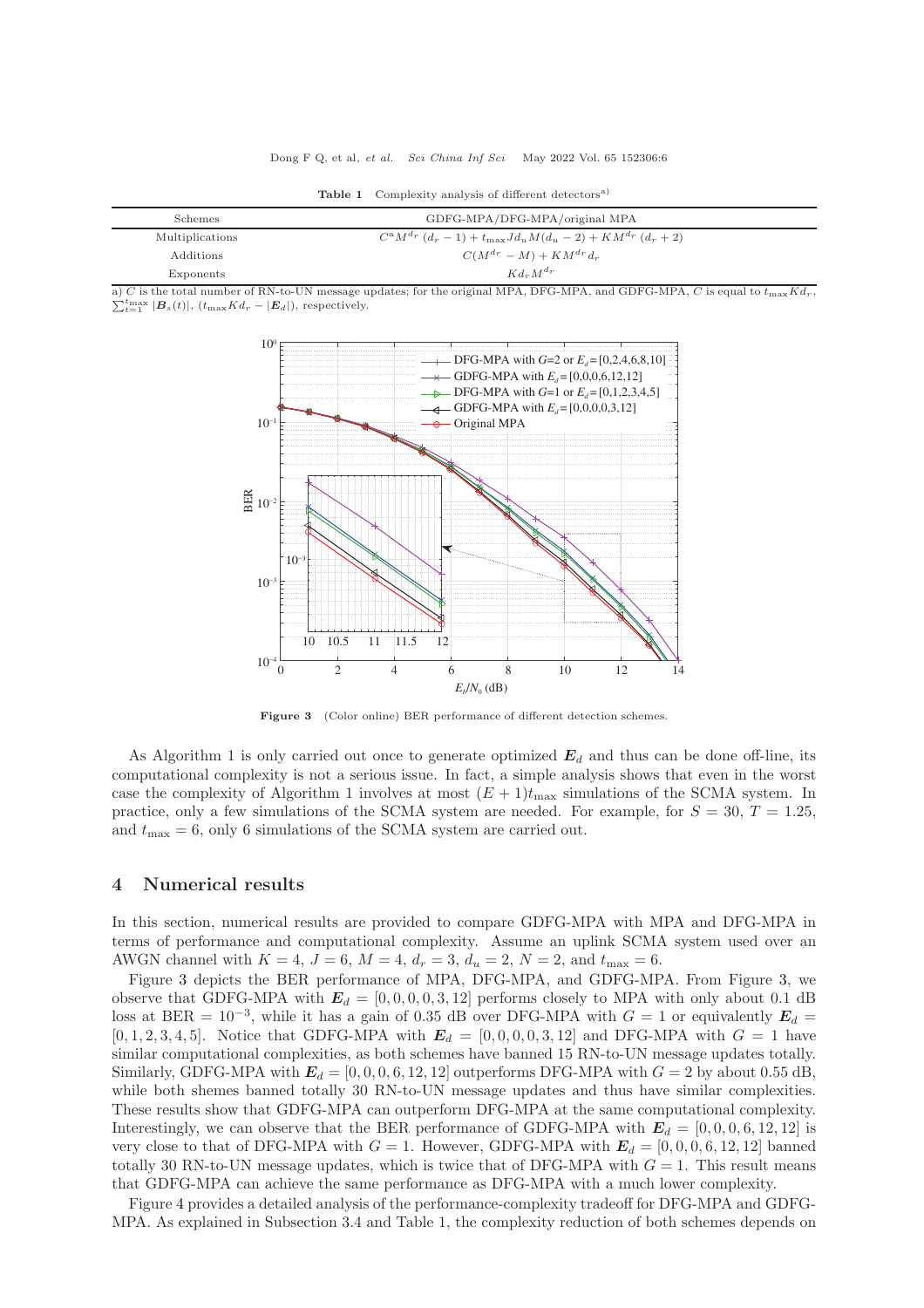<span id="page-6-5"></span>

Dong F Q, et al, et al. Sci China Inf Sci May 2022 Vol. 65 152306:7

**Figure 4** (Color online) Performance-complexity tradeoff for DFG-MPA and GDFG-MPA  $(E_b/N_0 = 11$  dB).

the number of banned message updates. Thus, both schemes exhibit the same complexity behavior against the number of banned message updates, for which multiplications and additions are represented as white and gray bars, respectively, in Figure [4.](#page-6-5) Figure [4](#page-6-5) also shows that for a given number of banned message updates GDFG-MPA has better BER performance than DFG-MPA. Moreover, Figure [4](#page-6-5) shows that the granularity of complexity reduction with DFG-MPA is about 15 banned message updates, while with GDFG-MPA the number of banned message updates can be adjusted at a step of one message update. For clear illustration, a granularity of 5 message updates is used in Figure [4.](#page-6-5) In summary, GDFG-MPA provides a better and more flexible performance-complexity tradeoff compared to DFG-MPA.

# 5 Conclusion

A generalization of DFG-MPA, called GDFG-MPA, has been proposed for the SCMA system in order to make a better and more flexible performance-complexity tradeoff. GDFG-MPA features updating of unreliable banned messages and allocation of these updates among iterations. Simulation results were provided to demonstrate the advantages of GDFG-MPA over DFG-MPA.

Acknowledgements This work was supported by National Natural Science Foundation of China (Grant Nos. 61871029, 61771364) and Fundamental Research Funds for the Central Universities (Grant No. JB190122.).

#### <span id="page-6-0"></span>References

- 1 Dai L L, Wang B C, Yuan Y F, et al. Non-orthogonal multiple access for 5G: solutions, challenges, opportunities, and future research trends. [IEEE Commun Mag,](https://doi.org/10.1109/MCOM.2015.7263349) 2015, 53: 74–81
- 2 Liu Y W, Qin Z J, Elkashlan M, et al. Nonorthogonal multiple access for 5G and beyond. [Proc IEEE,](https://doi.org/10.1109/JPROC.2017.2768666) 2017, 105: 2347–2381 3 Dai X M[, Zhang Z Y, Bai B M, et al. Pattern division multiple access: a new multiple access technology for 5G.](https://doi.org/10.1109/MWC.2018.1700084) IEEE Wirel Commun, 2018, 25: 54–60
- <span id="page-6-1"></span>4 Ding Z G, Liu Y W, Choi J, et al. Application of non-orthogonal multiple access in LTE and 5G networks. IEEE Commun Mag, 2017, 55: 185–191
- <span id="page-6-2"></span>5 Nikopour H, Baligh H. Sparse code multiple access. In: Proceedings of the 24th Annual International Symposium on Personal, Indoor, and Mobile Radio Communications (PIMRC), London, 2013. 332–336
- <span id="page-6-3"></span>6 Taherzadeh M, Nikopour H, Bayesteh A, et al. SCMA codebook design. In: Proceedings of the 80th Vehicular Technology Conference (VTC2014-Fall), Vancouver, 2014
- 7 Cai D H, Fan P Z, Lei X F, et al. Multi-dimensional SCMA codebook design based on constellation rotation and interleaving. In: Proceedings of the 83rd Vehicular Technology Conference (VTC Spring), Nanjing, 2016
- 8 Xiao K X, Xia B, Chen Z Y, et al. On capacity-based codebook design and advanced decoding for sparse code multiple access systems. [IEEE Trans Wirel Commun,](https://doi.org/10.1109/TWC.2018.2816929) 2018, 17: 3834–3849
- 9 Yu L S, Fan P Z, Han Z. Maximizing spectral efficiency for SCMA systems with codebooks based on star-QAM signaling constellations. [IEEE Wirel Commun Lett,](https://doi.org/10.1109/LWC.2019.2909913) 2019, 8: 1163–1166
- 10 Mheich Z, Wen L, Xiao P, et al. Design of SCMA codebooks based on golden angle modulation. [IEEE Trans Veh Technol,](https://doi.org/10.1109/TVT.2018.2886953) 2019, 68: 1501–1509
- <span id="page-6-4"></span>11 Zhang X W, Han G T, Zhang D L, et al. An efficient SCMA codebook design based on lattice theory for information-centric IoT. [IEEE Access,](https://doi.org/10.1109/ACCESS.2019.2938637) 2019, 7: 133865